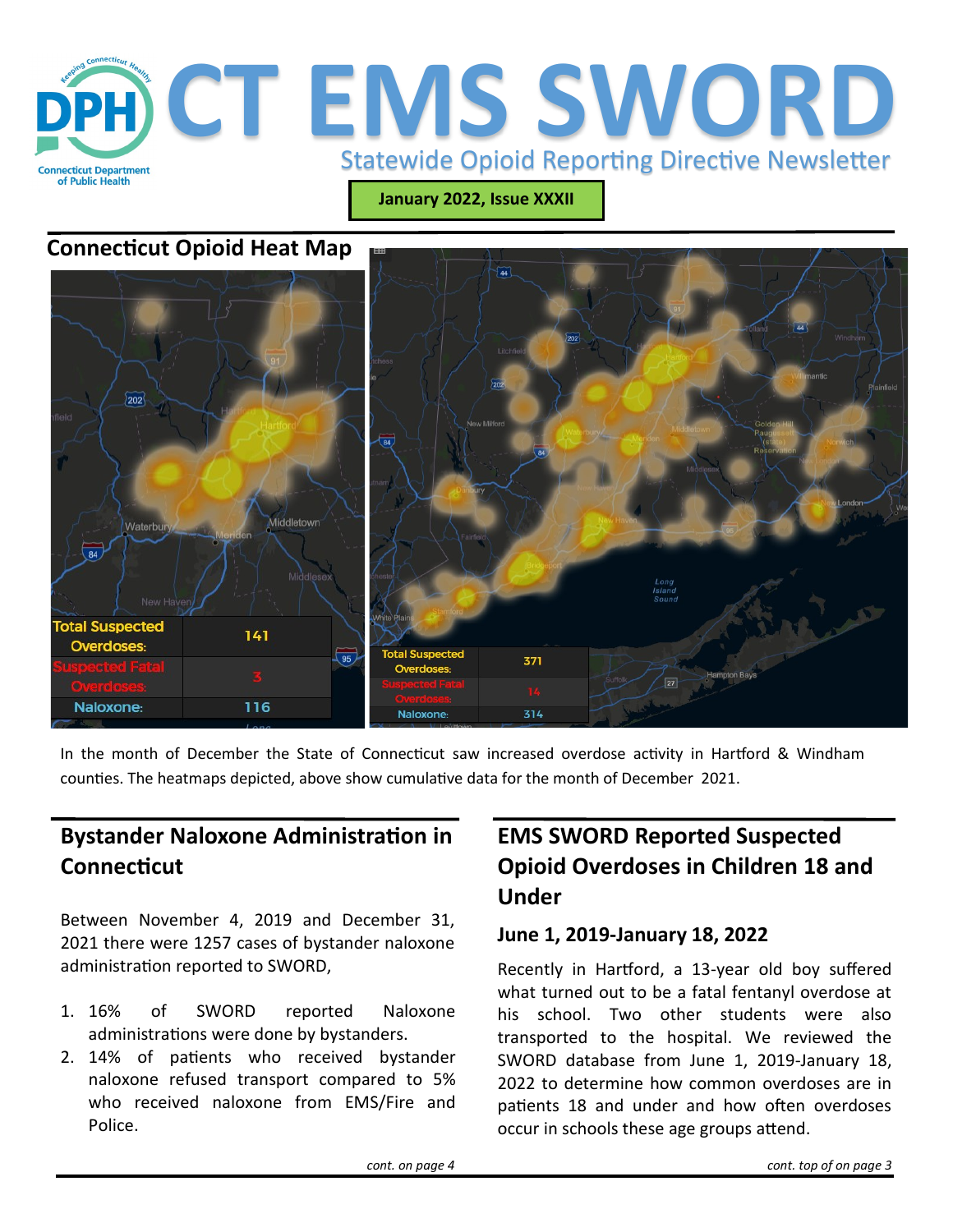

Left: < Total count of emergency department visits related to suspected overdoses with any opioid\*. This data shows counts for **December 2021** for the state of Connecticut.

Right: > Total count of emergency department visits related to suspected overdoses with any opioid\*. This data shows total counts for the **previous 90 days** for the state of Connecticut.



*Data, above, represents the total count of emergency department visits (Syndromic Surveillance) related to prescription and illicit opioid drug overdoses. Data reflects overdoses based on town/city resident. It does not include non-resident overdoses. Data subject to change.* 



*\*Suspected overdoses involving any opioid include prescription and illicit opioids.*

### **SWORD Statewide Reporting December 2021**

In the month of December 2021, there were 371 calls to the Connecticut Poison Control Center (CPCC) for SWORD. Of these calls, 357 were non-fatal and 14 resulted in fatalities. There were 314 total naloxone administrations: 172 nonfatal multiple doses of naloxone administered, 135 non-fatal single dose naloxone, and 48 non-fatal with no naloxone administered. There were two (2) non-fatal with "unknown" naloxone administered. Of the 14 fatalities, six (6) received multiple doses of naloxone, one (1) received single dose, and five (5) with no naloxone administered, and two (2) were unknown.

The 371 cases involved suspected overdoses from all of our counties: Fairfield (76), Hartford (141), Litchfield (13), Middlesex (21), New Haven (87), New London (23), Tolland (5), and Windham (5).

\*Numbers subject to change **\*TIP: Store the CPCC number in your cell for ease of use! 1-800-222-1222**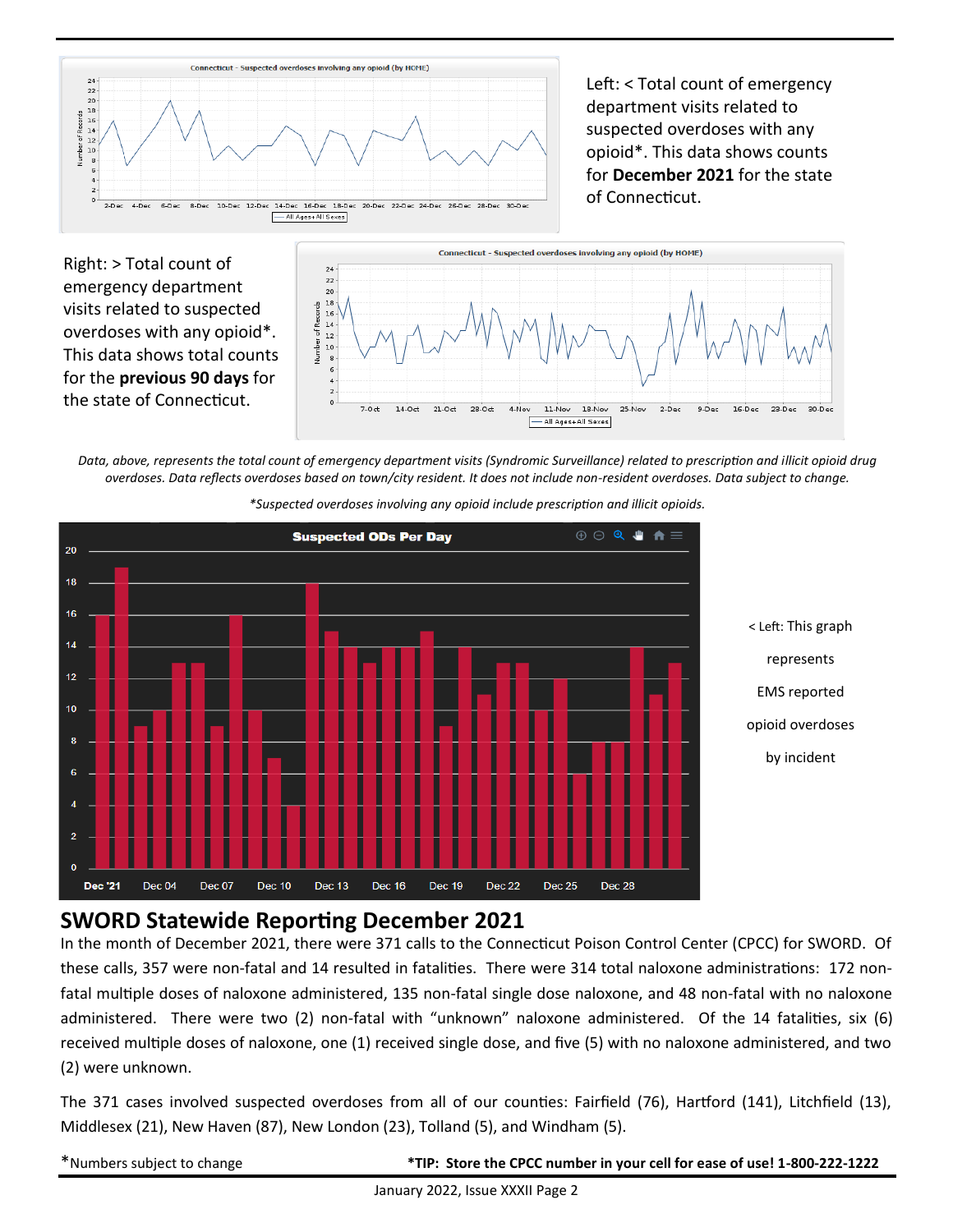### **Data a Deeper Dive**

*Children Under 18 cont. from page 1*

There were 12,207 suspected opioid overdoses reported to SWORD by EMS where the patients had a recorded age. 99 (0.8 percent) of all SWORD calls were patients 18 and under.

12 were ages 2 or less. Less than 5 were 3-8. 15 were ages 11-15. 32 were ages 16-17. 36 were age 18.

Of these 99 patients, 73 received naloxone.

68 (69%) of overdoses in this age group occurred in residences. 12 (12%) occurred in schools.

Of the 12 that occurred in schools, 3 were administered naloxone (2 by EMS, 1 at the hospital).

There were 8 incidents of suspected opioid

overdoses at schools, 2 incidents involved multiple patients.

Four incidents involved ingestion of pills, 2 incidents involved smoking, 1 involved inhalation/not smoking.

One was unknown. There was no reported IV drug overdose in schools.

There was only one fatality in a school (the patient died later in the hospital.)

SWORD had no reports of adults (age 19 and above) having suspected opioid overdoses in elementary, middle or secondary schools.



# **Suspected OD's** by month June 2019-December 2021